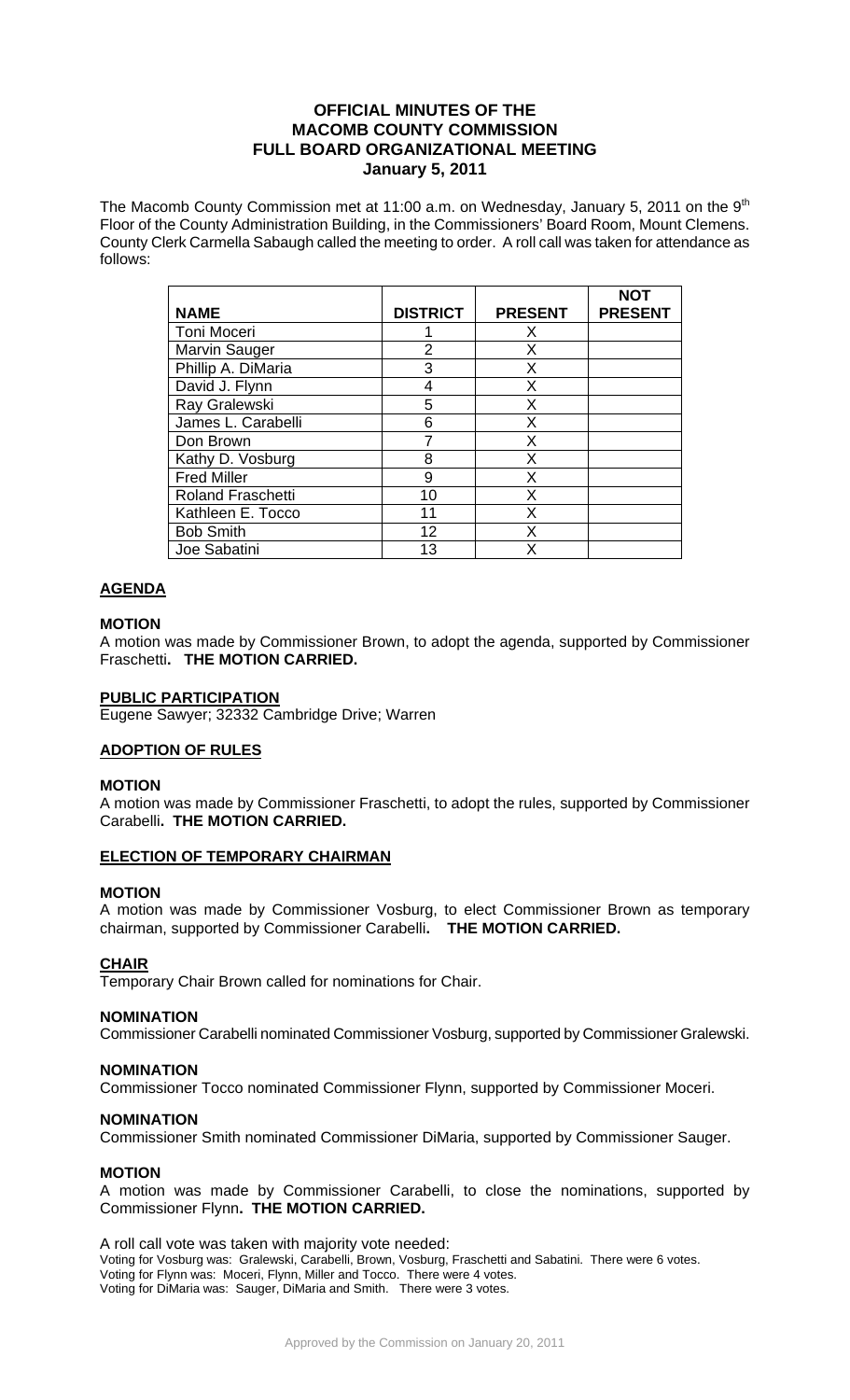OFFICIAL MINUTES MACOMB COUNTY COMMISSION FULL BOARD – ORGANIZATIONAL MEETING January 5, 2011

No majority vote was received.

#### A second roll call vote was taken:

Voting for Vosburg was: Gralewski, Carabelli, Brown, Vosburg, Fraschetti and Sabatini. There were 6 votes. Voting for Flynn was: Moceri, Flynn, Miller and Tocco. There were 4 votes. Voting for DiMaria was: Sauger, DiMaria and Smith. There were 3 votes.

No majority vote was received.

# A third roll call vote was taken:

Voting for Vosburg was: Gralewski, Carabelli, Brown, Vosburg, Fraschetti and Sabatini. There were 6 votes. Voting for Flynn was: Moceri, Flynn, Miller and Tocco. There were 4 votes. Voting for DiMaria was: Sauger, DiMaria and Smith. There were 3 votes.

No majority vote was received.

Temporary Chair Brown moved for a 10 minute recess.

#### After recess, a fourth roll call vote was taken:

Voting for Vosburg was: Sauger, Gralewski, Carabelli, Brown, Vosburg, Fraschetti and Sabatini. There were 7 votes. Voting for Flynn was: Moceri, Flynn, Miller and Tocco. There were 4 votes. Voting for DiMaria was: DiMaria and Smith. There were 2 votes.

### **COMMISSIONER VOSBURG WAS ELECTED CHAIR – TWO YEAR TERM ENDING DECEMBER 31, 2012.**

### **VICE-CHAIR**

Chair Vosburg called for nominations for Vice-Chair.

#### **NOMINATION**

Commissioner Carabelli nominated Commissioner Sauger, supported by Commissioner Fraschetti.

#### **NOMINATION**

Commissioner Flynn nominated Commissioner Moceri, supported by Commissioner Tocco.

#### A roll call vote was taken:

Voting for Sauger was: Sauger, Gralewski, Carabelli, Brown, Vosburg, Fraschetti, Smith and Sabatini. There were 8 votes

Voting for Moceri was: Moceri, DiMaria, Flynn, Miller and Tocco. There were 5 votes.

### **COMMISSIONER SAUGER WAS ELECTED VICE-CHAIR – ONE YEAR TERM ENDING DECEMBER 31, 2011.**

### **SERGEANT-AT-ARMS**

Chair Vosburg called for nominations for Sergeant-At-Arms.

#### **NOMINATION**

Commissioner Brown nominated Commissioner Carabelli, supported by Commissioner Fraschetti.

#### **NOMINATION**

Commissioner Flynn nominated Commissioner Smith. Commissioner Smith declined the nomination.

#### **NOMINATION**

Commissioner Flynn nominated Commissioner Miller, supported by Commissioner Tocco.

#### A roll call vote was taken:

Voting for Carabelli was: Gralewski, Carabelli, Brown, Vosburg, Fraschetti and Sabatini. There were 6 votes. Voting for Miller was: Moceri, Sauger, DiMaria, Flynn, Miller, Tocco and Smith. There were 7 votes.

# **COMMISSIONER MILLER WAS ELECTED SERGEANT-AT-ARMS – ONE YEAR TERM ENDING DECEMBER 31, 2011.**

## **ADOPTION OF 2011 MEETING SCHEDULE**

### **MOTION**

A motion was made by Commissioner Carabelli, to adopt the 2011 meeting schedule as presented, supported by Commissioner Fraschetti.